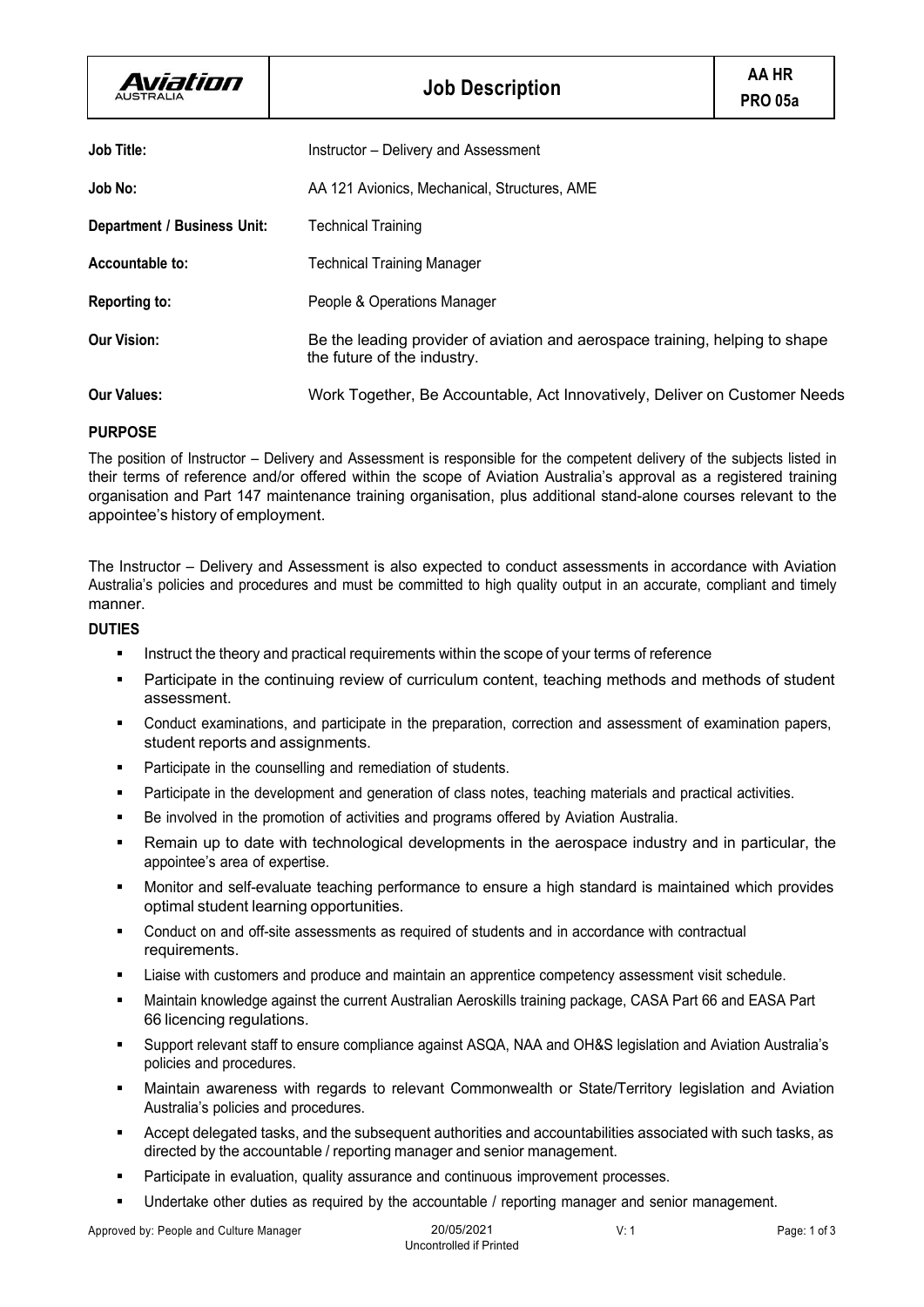

- § Comply with the requirements of Aviation Australia's:
	- o Code of Conduct
	- o Work Health and Safety legislation
	- o Policies and procedures

## **AUTHORITIES**

The Instructor – Delivery and Assessment has the authority to:

- Maintain the personal safety of students and peer instructors involved in the delivery of training programs offered by Aviation Australia.
- Educate, counsel and/or discipline students in compliance with the organisation's policies and procedures.

## **SELECTION CRITERIA**

## **Qualifications**

**Essential** 

- § A Certificate IV in Aeroskills, or the ability to obtain the competencies associated with the Certificate IV.
- An English proficiency of IELTS 5.5 or equivalent qualification as a minimum is required when the applicant's country of origin does not have English as the first language.

## Desirable

- **•** A Diploma of Aeroskills, or the ability to obtain the competencies associated with the Diploma.
- § A current Certificate IV in Training and Assessment, or a higher recognised qualification in teaching/training.
- Licenced Aircraft Maintenance Engineer (LAME) licence.

# **Experience**

**Essential** 

- § Demonstrated experience within a line and/or workshop setting in an Aviation company; or
- § Worked as an Aircraft Maintenance Engineer or equivalent in a maintenance organsiation.

#### Desirable

- **•** Demonstrated ability to deliver 'aviation based' technical training programs.
- § Experience in the vocational training sector or in a training/learning and development environment.

#### **Knowledge and Skills**

#### **Essential**

- § Demonstrated experience and/or knowledge of how to effectively contribute to a workplace that is safe from discrimination, bullying, harassment and sexual harassment.
- Demonstrated knowledge of ASQA standards and how compliance against these standards is maintained and demonstrated.
- § Demonstrated knowledge of relevant Commonwealth or State/Territory legislation that applies to aviation training.
- § Ability to interpret and apply legislation, regulations, policies and procedures, applicable preferably to a medium to large organisation.
- § Superior interpersonal and customer service skills with the ability to display a courteous and professional manner at all times.
- Excellent written and oral communication skills with high level attention to detail and accuracy.
- **•** Demonstrated ability to resolve issues through negotiation and consultation with other team members.